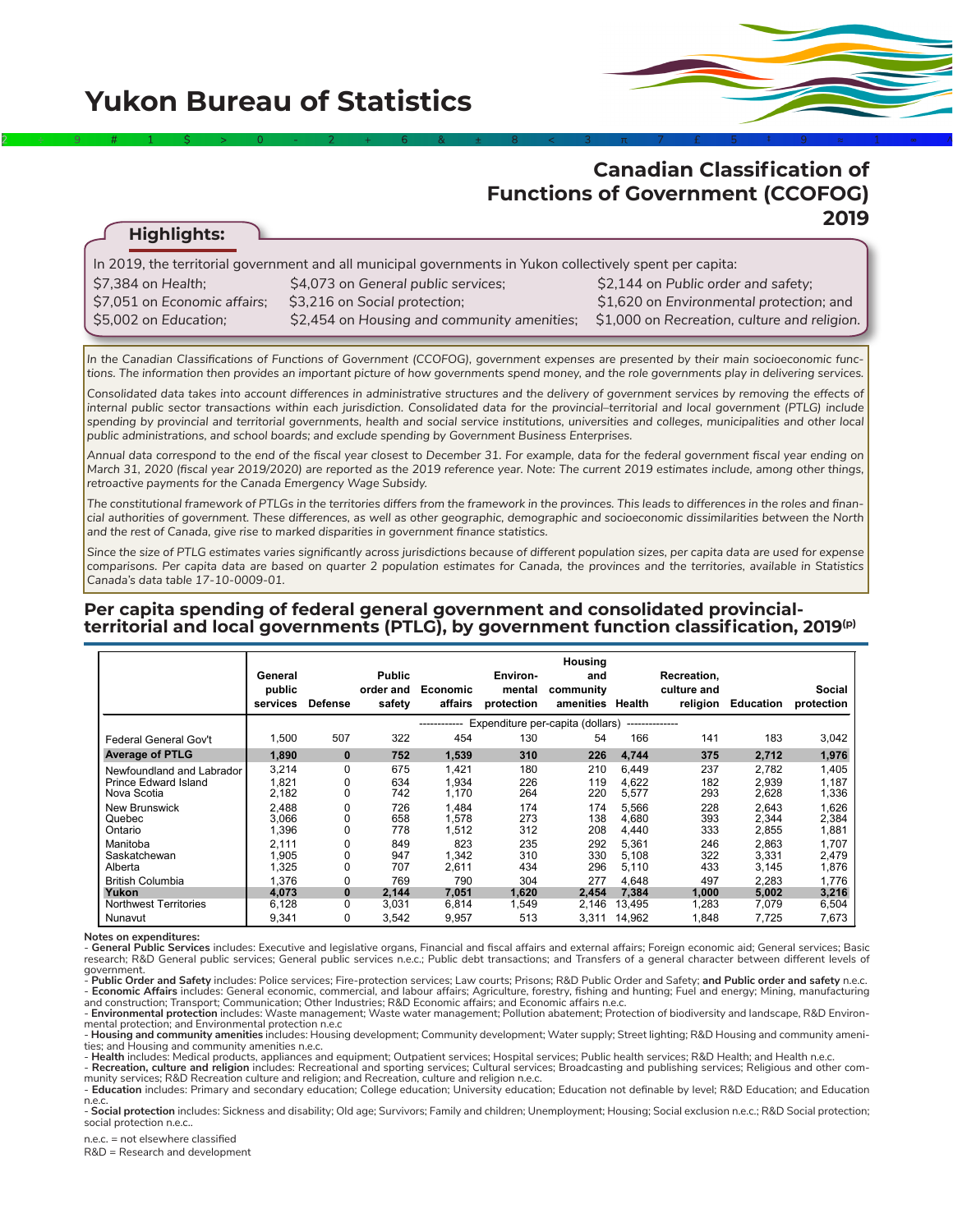## **Per capita spending of consolidated provincial-territorial and local governments (PTLG), by selected government function classification, Provinces and Territories, 2010 to 2019(p)**



- According to the Canadian Classifications of Functions of Government (CCO-FOG), *Health* was the largest expense function of consolidated Yukon territorial and local governments in 2019. At \$310 million, or \$7,384 per capita, *Health* expenses accounted for 21.8% of all expenses.
- *• Health* expenses in Yukon decreased from \$7,432 per person in 2018 to \$7,384 per person in 2019; a decrease of \$48, or 0.6%. However, compared to 2010 (\$5,660 per person), expenses increased by \$1,724 per person, or 30.5%.
- *• Hospital services* in Yukon (\$206 million or \$4,907 per capita) was the largest category in 2019 within the *Health* function. This figure ranked Yukon the third-highest in Canada following the Northwest Territories (\$8,031) and Nunavut (\$7,545). Among the provinces, Newfoundland and Labrador (\$4,769) had the highest per capita expenses, while Ontario had the lowest (\$2,748) *Hospital services* expenses.
- Yukon spent \$49 million (\$1,167 per capita) on *Outpatient services* in 2019. This was the third-highest per capita figure following Nunavut (\$6,236) and the Northwest Territories (\$2,500). British Columbia (\$894) ranked highest among the provinces and Quebec had the lowest *(*\$527).
- *• Economic affairs* was the secondlargest expense function of consolidated Yukon territorial and local governments in 2019. At \$296 million, or \$7,051 per capita, *Economic affairs* expenses accounted for 20.8% of all expenses in 2019.
- *• Economic affairs* expenses decreased from \$7,091 per person in 2018 to \$7,051 per person in 2019; a decrease of \$40, or 0.6%. Compared to 2010 (\$6,889 per person), expenses increased by \$162 per person, or 2.4%. Note: 2010 had a high investment in Energy (Mayo B project), while 2018



and 2019 had high investment in mainly engineering construction.

- *• Transport* (\$161 million, or \$3,835 per capita) was the highest expenditure category within the *Economic affairs* function in 2019. The per capita figure (\$3,835) ranked Yukon the highest in Canada followed by the Northwest Territories (\$3,717) and Nunavut (\$2,618). Among the provinces, Manitoba had the lowest *Transport* expense in the country in 2019 at \$331 per capita, and New Brunswick had the highest at \$853 per capita.
- In 2019, the third-largest expense function in Yukon was *Education*. At \$210 million, or \$5,002 per capita, *Education* expenses accounted for 14.7% of all expenses.
- *• Education* expenses increased from \$4,971 per person in 2018 to \$5,002 per person in 2019; an increase of \$31, or 0.6%. However, compared to 2010 (\$4,488 per person), expenses increased by \$514 per person, or 11.5%.

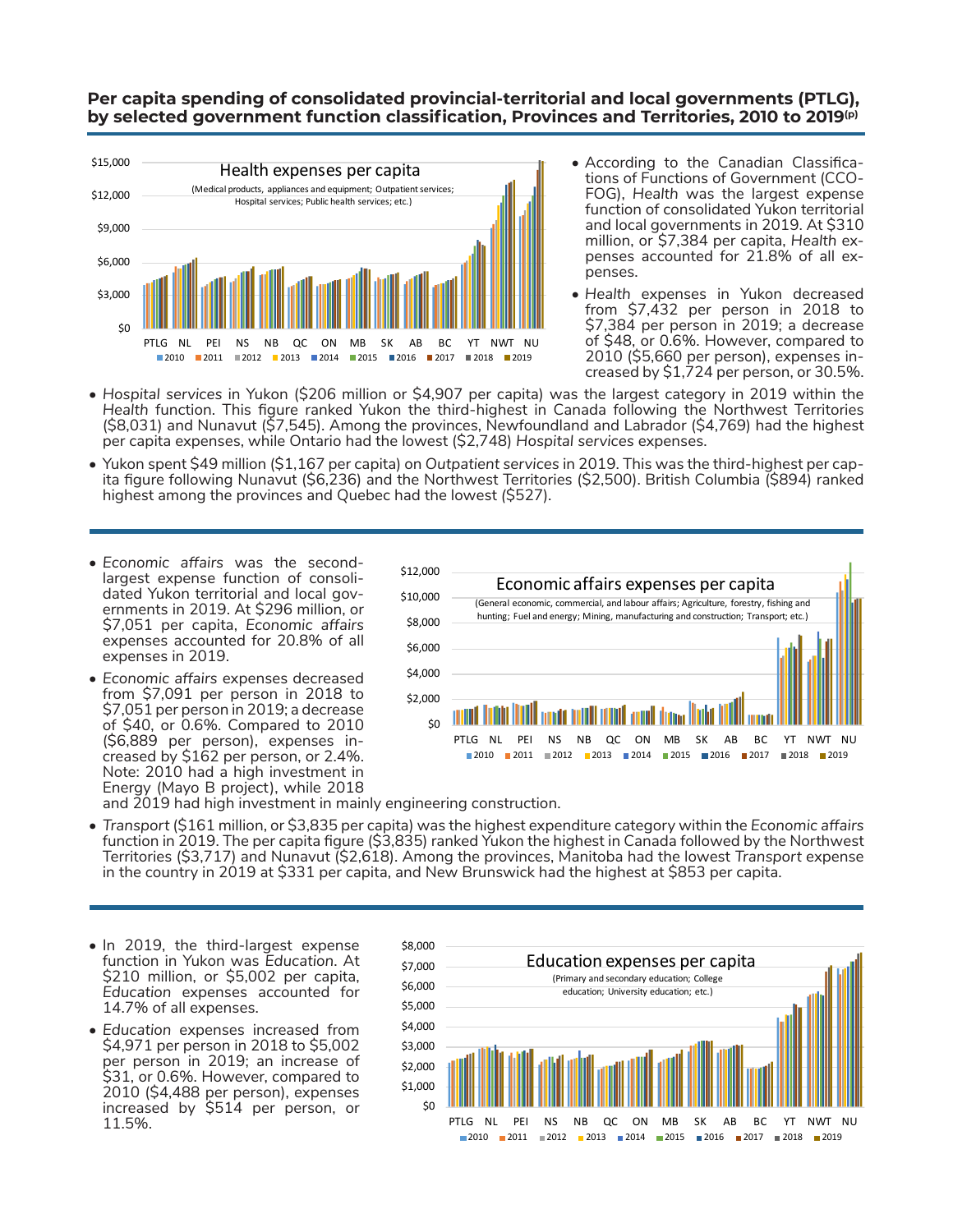## **Per capita spending of consolidated provincial-territorial and local governments (PTLG), by selected government function classification, 2010 to 2019(p), continued**



\$9,000

- The fourth-largest expense function for Yukon consolidated territorial and local governments in 2019 was *General public services*. At \$171 million, or \$4,073 per capita, *General public services* (see page 1 for the definition) expenses accounted for 12.0% of all expenses.
- *• General public services* expenses decreased from \$4,094 per person in 2018 to \$4,073 per person in 2019; a decrease of \$21, or 0.5%. Over the past 10 years, per-capita expenses in

- *• Social protection* was the fifthlargest expense function of consolidated Yukon territorial and local governments in 2019. At \$135 million, or \$3,216 per capita, *Social protection* expense accounted for 9.5% of all expenses in 2019.
- Yukon's *Social protection* expenses included \$37 million for *Family and childre*n; \$32 million for *Housing*; \$27 million for *Sickness and disability*; \$8 million for *Social exclusion*; and \$6 million for *Old age*.



- *• Social protection* expenses decreased to \$3,216 per person in 2019 from \$3,436 per person in 2018; a decrease of \$220, or 6.4%. Percapita expenses in this category changed little over the past 10 years.
- Yukon's *Social protection* expenses per capita figure (\$3,216) ranked the third-highest in Canada following Nunavut (\$7,673) and the Northwest Territories (\$6,504). Among the provinces, Prince Edward Island had the lowest *Social protection* expense in the country in 2019 at \$1,187 per capita; the highest among provinces was Saskatchewan at \$2,479 per capita.



- •The sixth-largest expense function in 2019 was *Housing and community amenities*. At \$103 million, or \$2,454 per capita, *Housing and community amenities* expenses accounted for 7.2% of all Yukon expenses.
- *•Housing and community amenities* ex- penses decreased from \$2,485 per person in 2018 to \$2,454 per person in 2019; a decrease of \$31, or 1.2%. son), expenses increased by  $$1,396$  perperson, or 131.9%.
- •Yukon's *Housing and community ameni- ties* expenses included \$61 million (\$1,453 per person) for *Housing and*

*community development*; \$40 million (\$953 per person) for *Water supply*; and \$1 million (\$24 per person) for *Street lighting*.

• Housing and community amenities expenses per capita figure (\$2,454) ranked the second-highest in Canada<br>- following Nunavut (\$3,311). Among the provinces, Prince Edward Island had the lowest Housing and commu*nity amenities* expense in the country in 2019 at \$119 per capita; the highest among provinces was Saskatch- ewan at \$330 per capita.